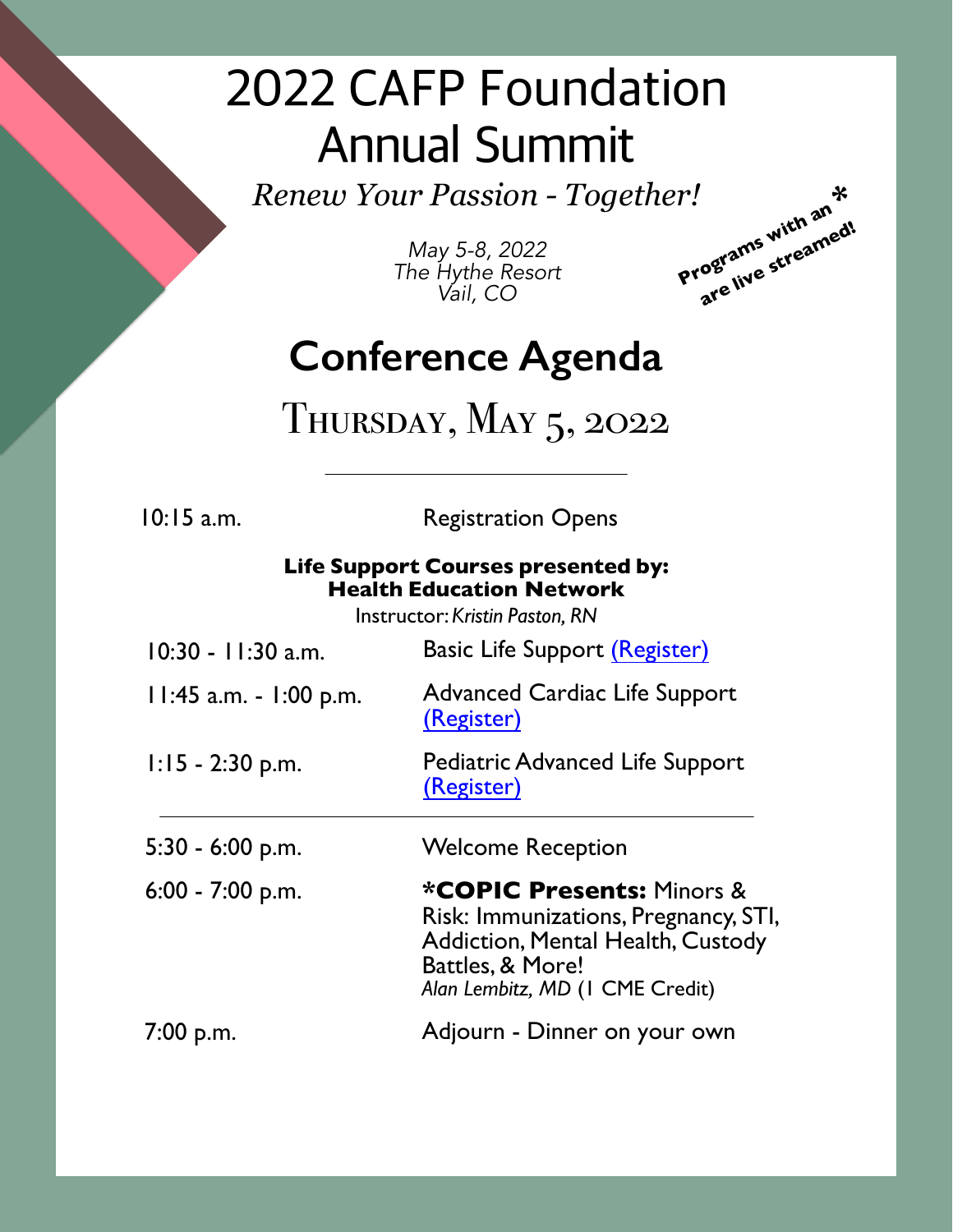### FRIDAY, MAY 6, 2022

| 7:30 - 8:30 a.m.        | Grab & Go Breakfast                                                                                         |
|-------------------------|-------------------------------------------------------------------------------------------------------------|
| 8:30 - 8:55 a.m.        | *CAFP Board Installation                                                                                    |
| 8:55 a.m.               | *Conference Welcome & Announcements                                                                         |
| 9:00 - 10:00 a.m.       | *The "Fourth Trimester": Guidelines for<br>Comprehensive Postpartum Care<br>Charity Lehn, MD (I CME Credit) |
| $10:00 - 10:45$ a.m.    | Exhibit Hall Break (open until 6:25 p.m.)                                                                   |
| 10:45 - 11:45 a.m.      | *Awards Ceremony, Fellows Convocation,<br>& CAFP President Speech                                           |
| 11:45 a.m. - 12:45 p.m. | Grab & Go Lunch                                                                                             |
| $12:55 - 1:55$ p.m.     | *Gender Variance & Healthcare<br>Ruth K. Weinberg, MD (I CME Credit)                                        |
| $1:55 - 2:55$ p.m.      | <b>*CDPHE Presents:</b> Closing the Gap on                                                                  |
|                         | Childhood Vaccinations in the Era of the<br>Covid-19 Pandemic<br>Judy Shlay, MD (I CME Credit)              |
| 2:55 - 3:55 p.m.        | <b>Exhibit Hall Break</b>                                                                                   |
| $3:55 - 4:55$ p.m.      | *Dermatology Showcase<br>Whitney High, MD (1 CME Credit)                                                    |
| 4:55 - 5:25 p.m.        | *ABFM Update: What's New to Support<br>Your Certification Journey?<br>Lauren Hughes, MD (.5 CME Credit)     |
| 5:25 - 6:25 p.m.        | <b>Exhibit Hall Happy Hour</b>                                                                              |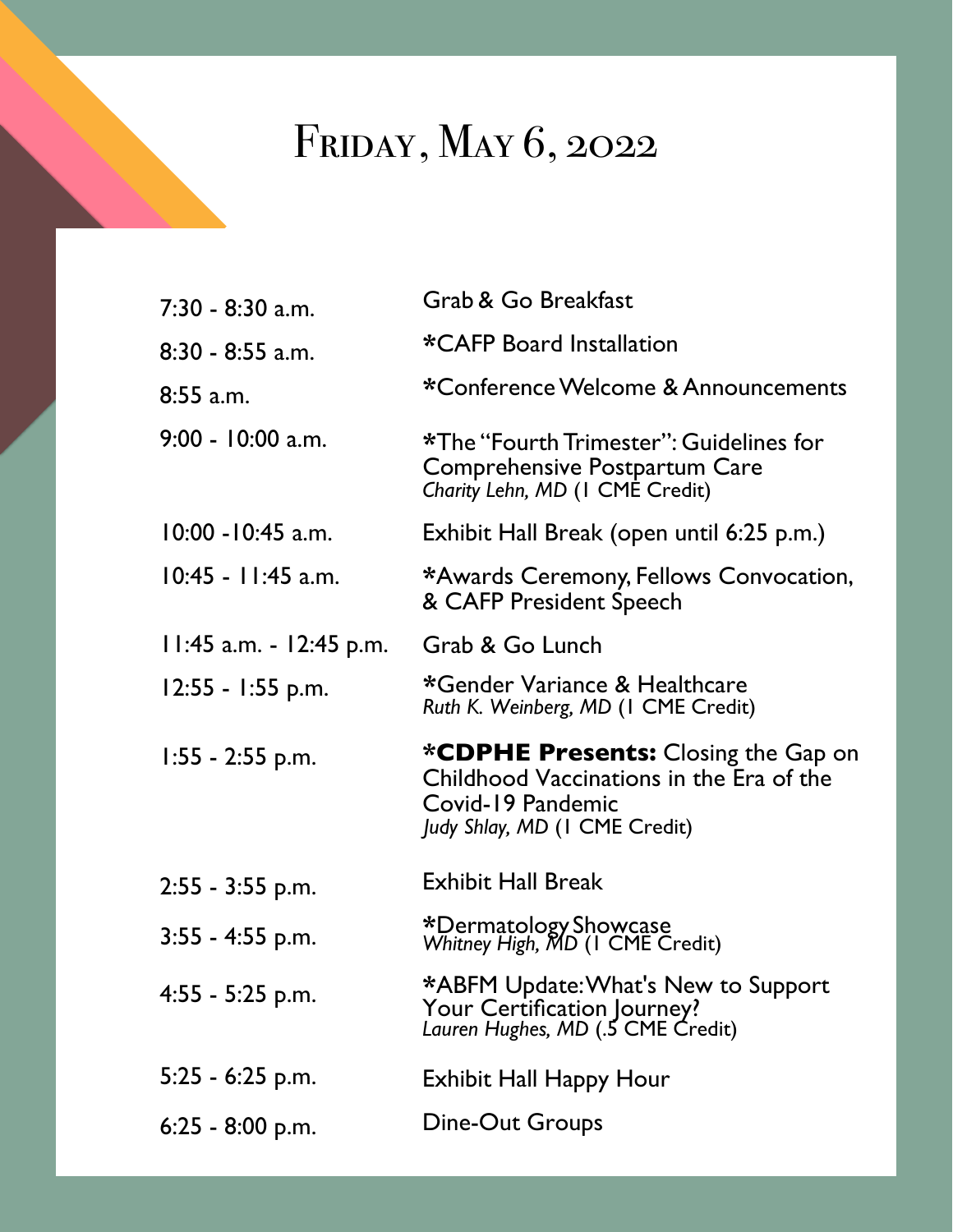## SATURDAY, MAY 7, 2022 - MORNING AGENDA

| $7:05 - 7:55$ a.m.      | Grab & Go Breakfast                                                                                                                                                                                                                                                                              |  |  |
|-------------------------|--------------------------------------------------------------------------------------------------------------------------------------------------------------------------------------------------------------------------------------------------------------------------------------------------|--|--|
| $7:05 - 7:50$ a.m.      | *GSK Vaccines Presents: Survivor Series - non cme session                                                                                                                                                                                                                                        |  |  |
| $7:55$ a.m.             | Conference Welcome                                                                                                                                                                                                                                                                               |  |  |
| $8:00 - 9:00$ a.m.      | <b>Pediatrics Potpourri</b><br>Paul Berman, MD, MBA (1 CME Credit)                                                                                                                                                                                                                               |  |  |
| 9:00 - 10:30 a.m.       | <b>*Vaccine Panel:</b> Pneumococcal Disease<br><b>Prevention in At-Risk Adults</b><br>Rachel Caskey, MD<br>$9:00 - 9:40$ a.m.<br>Vaccine Hesitancy & Building Vaccine Trust In Your<br>Patients & Community<br>Kim Yu, MD<br>$9:40 - 10:20$ a.m.<br>O &A<br>$10:20 - 10:30$<br>(1.5 CME Credits) |  |  |
| $10:30 - 10:45$ a.m.    | <b>Break</b>                                                                                                                                                                                                                                                                                     |  |  |
| 10:45 - 11:45 a.m.      | *Educating the Next Generation of Family<br><b>Physicians</b><br>Suzanne Minor, MD (I CME Credit)                                                                                                                                                                                                |  |  |
| 11:45 a.m. - 12:45 p.m. | Grab & Go Lunch                                                                                                                                                                                                                                                                                  |  |  |

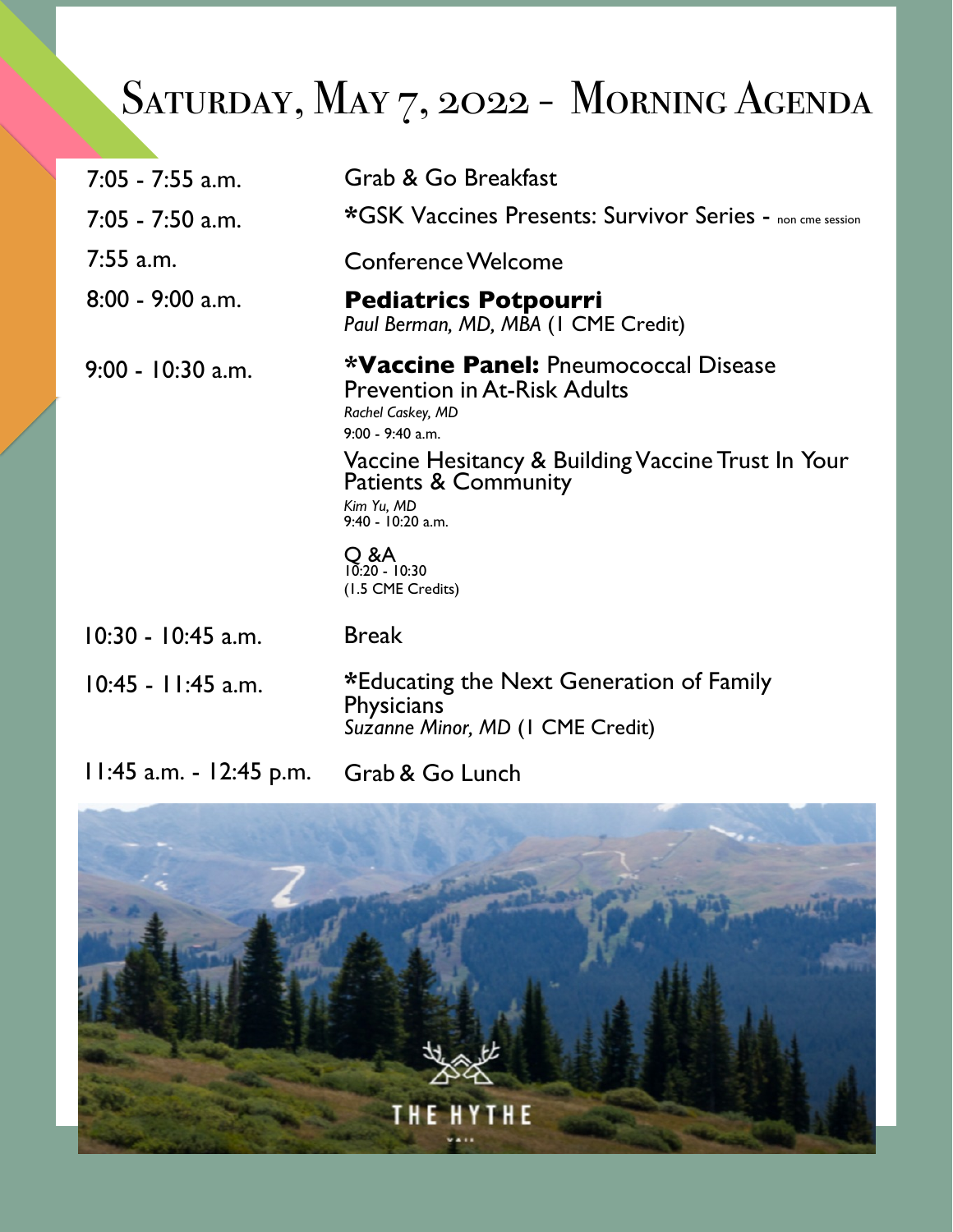## SATURDAY, MAY 7, 2022 - AFTERNOON AGENDA

| $12:45$ p.m.                      | <i>*</i> Legislative<br><b>Update</b><br>Erica Pike, MS<br>12:45 - 1:15 p.m.<br>(.5 CME Credit)                                                                                                                                                                                                                                                                                                                                | <b>*Nutrition Panel:</b><br>How to Talk About<br>Health Without Talking<br>About Weight<br>Lauren Rhoades, MD,                                                                                                     |                                            |
|-----------------------------------|--------------------------------------------------------------------------------------------------------------------------------------------------------------------------------------------------------------------------------------------------------------------------------------------------------------------------------------------------------------------------------------------------------------------------------|--------------------------------------------------------------------------------------------------------------------------------------------------------------------------------------------------------------------|--------------------------------------------|
| $1:15$ p.m.                       | *Town Hall<br>Craig Anthony, MD, Ryan<br>Biehle, MPH, MPA, CAE,<br>Erica Pike, MS<br>$1:15 - 1:45$ p.m.<br>(.5 CME Credit)                                                                                                                                                                                                                                                                                                     | Molly Swanton, MS, RDN,<br><b>CDCES</b><br>12:45 - 1:35 p.m.<br>Q & A<br>$1:35 - 1:45$ p.m.<br><b>Pros &amp; Cons of Various</b><br><b>Nutrition Plans</b>                                                         |                                            |
| $1:45$ p.m                        | *AAFP Update<br>Tochi Iroku-Malize, MD,<br>MPH, MBA, FAAFP<br>$1:45 - 2:15$ p.m.<br>(.5 CME Credit)                                                                                                                                                                                                                                                                                                                            | Carolynn Francavilla Brown, MD<br>$1:45 - 2:35$ p.m.<br>Q & A<br>$2:35 - 2:45$ p.m<br>(2 CME Credits)                                                                                                              | <b>KSA</b>                                 |
| <b>Break</b>                      | $2:15 - 3:00$ pm                                                                                                                                                                                                                                                                                                                                                                                                               | $2:45 - 3:00$ p.m.                                                                                                                                                                                                 | <b>Heart Disease</b><br>Nida Awadallah, MD |
| $3:00 - 5:00$ p.m.                | *Social<br><b>Determinants of</b><br><b>Health Cluster</b><br><b>Session:</b><br><b>Addressing Health</b><br>Disparities in Your Office<br>Oswaldo Grenardo, MD,<br>MBA, MSHA<br>3:00 - 3:35 p.m.<br>Race in Medicine<br>Charity Lehn, MD,<br>Harriét Huang, MD<br>3:35 - 4:10 p.m.<br>Gardening for Health<br>Emily Troutman, DO,<br>Travis Simmons, MD<br>$4:10 - 4:45$ p.m.<br>Q & A<br>4:45 - 5:00 p.m.<br>(2 CME Credits) | <b>Ultrasound</b><br><b>Procedural</b><br>Workshop<br>Leslie Dempsey, MD<br>Hands-on scanning instructors:<br>Nathan Culberson, MD,<br>Hannah Houck, DO,<br>Randy Xun, DO<br>$3:00 - 5:00$ p.m.<br>(2 CME Credits) | $2:00 - 5:30$ p.m.<br>(8 CME Credits)      |
| $5:00 - 5:15$ p.m.                |                                                                                                                                                                                                                                                                                                                                                                                                                                | Attendee Sip & See   Drinks & Light Snacks before the CME                                                                                                                                                          |                                            |
| $5:15 - 6:15$ p.m.                | *Better Chronic Pain Management Approaches<br>Kyle Knierim, MD & Team (I CME Credit)                                                                                                                                                                                                                                                                                                                                           |                                                                                                                                                                                                                    |                                            |
| $6:30 - 8:30$ p.m.<br>$8:30$ p.m. | <b>Dine-Out Groups</b><br>Student & Resident Meet Up                                                                                                                                                                                                                                                                                                                                                                           |                                                                                                                                                                                                                    |                                            |